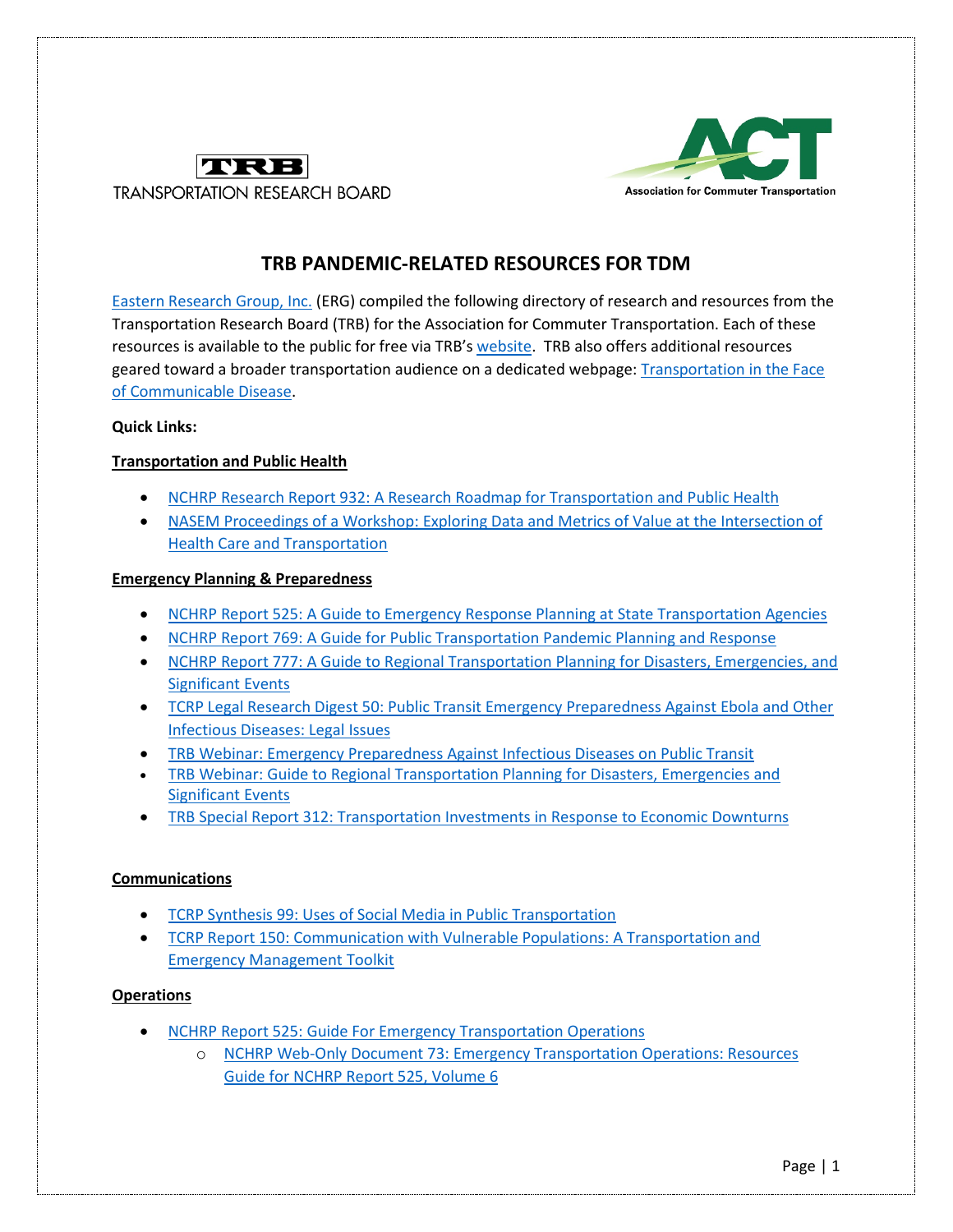• [TCRP Report 86: Public Transportation Emergency Mobilization and Emergency Operations](https://www.nap.edu/catalog/23305/public-transportation-emergency-mobilization-and-emergency-operations-guide)  [Guide](https://www.nap.edu/catalog/23305/public-transportation-emergency-mobilization-and-emergency-operations-guide)

#### **Resources:**



(2019[\) NCHRP Research Report 932: A Research Roadmap for Transportation](https://www.nap.edu/catalog/25644/a-research-roadmap-for-transportation-and-public-healthhttps:/www.nap.edu/catalog/25644/a-research-roadmap-for-transportation-and-public-health) [and Public Health.](https://www.nap.edu/catalog/25644/a-research-roadmap-for-transportation-and-public-healthhttps:/www.nap.edu/catalog/25644/a-research-roadmap-for-transportation-and-public-health) States and localities are beginning to recognize and act on the connection between health and transportation. A growing number of entities have produced a number of resources, guidance documents, and strategic plans on the topic. The TRB National Cooperative Highway Research Program's NCHRP Research Report 932: A Research Roadmap for Transportation and Public Health builds upon this body of work to provide a plan for funding research over the next decade that can lead to greater consideration of health issues in transportation contexts. The report includes an Implementation Plan that is outlined in the Health and Transportation

Research Roadmap presentation as well as a document on the research methods and background materials from the project. The 10-year strategic Roadmap will provide a broad overview of highly relevant research needs as well as implementable tools for state DOTs and partners at the intersection of transportation and public health in the U.S.



### (2018[\) TRB Webinar: Emergency Preparedness Against Infectious Diseases on](http://www.trb.org/PublicTransportation/Blurbs/177792.aspx)  [Public Transit](http://www.trb.org/PublicTransportation/Blurbs/177792.aspx) examines legal issues that transit agencies may face when an infectious disease epidemic arises. Presenters provided an overview of federal and state laws and available court decisions affecting transit agencies' responses to infectious disease outbreaks, including potential cohesiveness among transit agencies' procedures and federal and state guidance.

Presenters will also discuss developments in infectious disease response that affects transit agencies, such as the CDC's recently revised Quarantinable Communicable Disease rule.



## (2017[\) TCRP Legal Research Digest 50: Public Transit Emergency](https://www.nap.edu/catalog/24795/public-transit-emergency-preparedness-against-ebola-and-other-infectious-diseases-legal-issues)

[Preparedness Against Ebola and Other Infectious Diseases: Legal Issues](https://www.nap.edu/catalog/24795/public-transit-emergency-preparedness-against-ebola-and-other-infectious-diseases-legal-issues) examines responses to infectious disease epidemics and identifies legal issues that may be confronted by transit agencies. It considers federal and state laws and available court decisions affecting transit agencies' responses to infectious disease outbreaks, including potential cohesiveness among transit agencies' procedures and federal and state guidance. The digest also examines the legal basis for the protocols that public transit agencies and other transportation providers such as airlines have planned or implemented to respond to epidemics and pandemics. This report builds upon the 2014 NCHRP Report 769: A Guide for Public Transportation Pandemic Planning and

#### Response.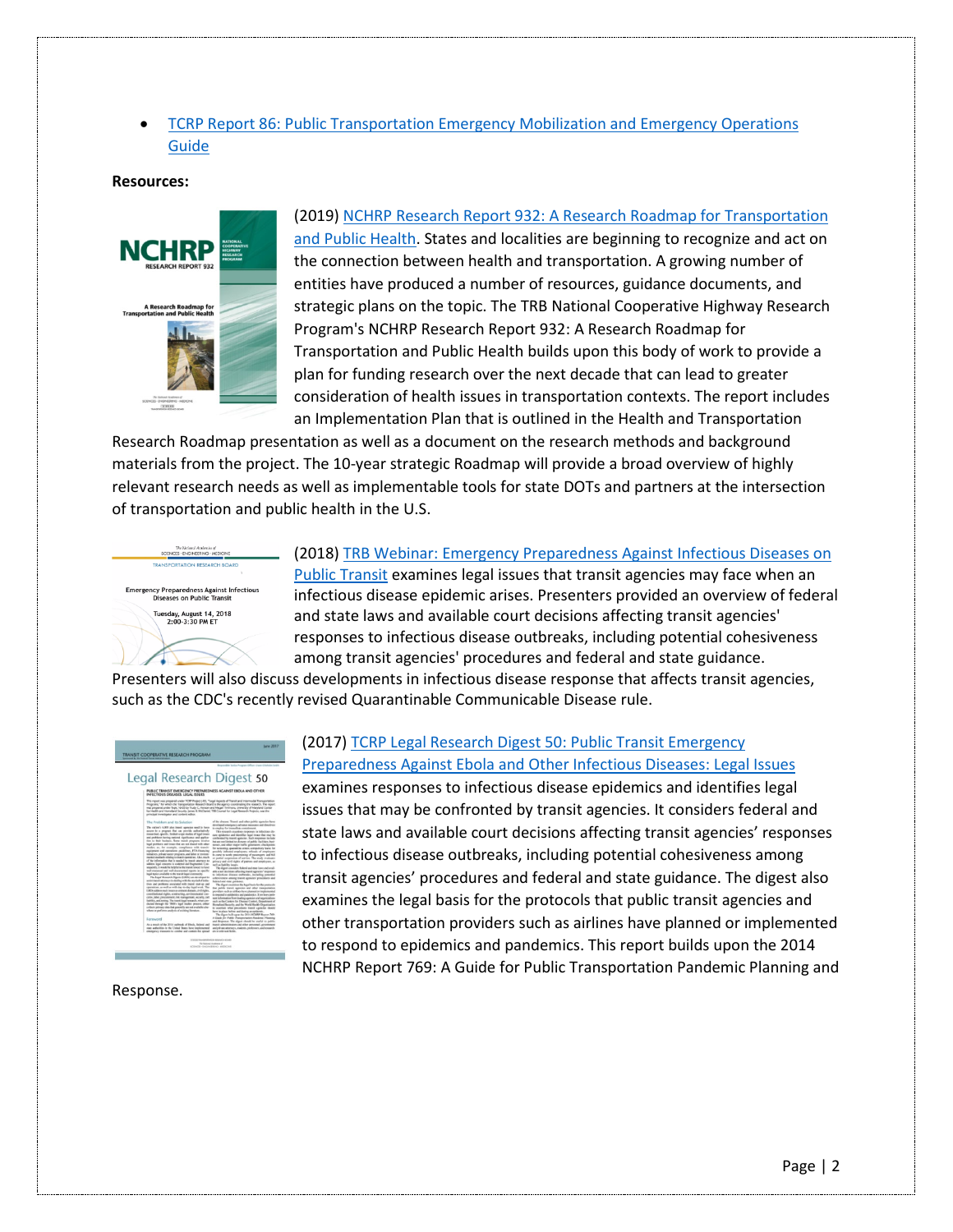

# (2016) [NASEM Proceedings of a Workshop: Exploring Data and Metrics of](https://www.nap.edu/catalog/23638/exploring-data-and-metrics-of-value-at-the-intersection-of-health-care-and-transportation)

[Value at the Intersection of Health Care and Transportation.](https://www.nap.edu/catalog/23638/exploring-data-and-metrics-of-value-at-the-intersection-of-health-care-and-transportation) Evidence from the public health sector demonstrates that health care is only one of the determinants of health, which also include genes, behavior, social factors, and the built environment. These contextual elements are key to understanding why health care organizations are motivated to focus beyond their walls and to consider and respond in unprecedented ways to the social needs of patients, including transportation needs. In June 2016, the National Academies of Sciences, Engineering, and Medicine held a joint workshop to explore partnerships, data, and measurement at the intersection of the health care and transportation sectors. This publication summarizes the presentations and discussions from the workshop.

(2015[\) TRB Webinar: Guide to Regional Transportation Planning for Disasters,](http://www.trb.org/PublicTransportation/Blurbs/171696.aspx)  [Emergencies and Significant Events](http://www.trb.org/PublicTransportation/Blurbs/171696.aspx) provides an overview of NCHRP Report 777: A Guide to Regional Transportation Planning for Disasters, Emergencies, and Significant Events.



(2014) [NCHRP Report 769: A Guide for Public Transportation Pandemic](https://www.nap.edu/catalog/22414/a-guide-for-public-transportation-pandemic-planning-and-response)  [Planning and Response](https://www.nap.edu/catalog/22414/a-guide-for-public-transportation-pandemic-planning-and-response) is designed to assist transportation organizations as they prepare for pandemics and other infectious diseases such as seasonal flu. Addressing decision-making challenges in pandemic response in the transportation context is a multi-dimensional task, involving not only transportation/transit organizations, but health organizations, emergency management agencies, and communications outlets as well. The guide is designed to outline broad guidance on dealing with pandemic preparedness planning, not detailed procedures. It provides information, tools, tips, and guidance on where to find up-to-date recommendations from federal agencies

and other resources, prior to and during a pandemic. In addition to the guide, a methodology report and a PowerPoint presentation describing the entire project are available online.



(2014) [NCHRP Report 777: A Guide to Regional Transportation Planning for](https://www.nap.edu/catalog/22338/a-guide-to-regional-transportation-planning-for-disasters-emergencies-and-significant-events)  [Disasters, Emergencies, and Significant Events](https://www.nap.edu/catalog/22338/a-guide-to-regional-transportation-planning-for-disasters-emergencies-and-significant-events) uses foundational planning principles, case studies, tips, and tools to explain implementation of transportation planning for possible multijurisdictional disasters, emergencies, and other major events. In addition to the guide, there is a contractor's final research report and a PowerPoint presentation describing the entire project.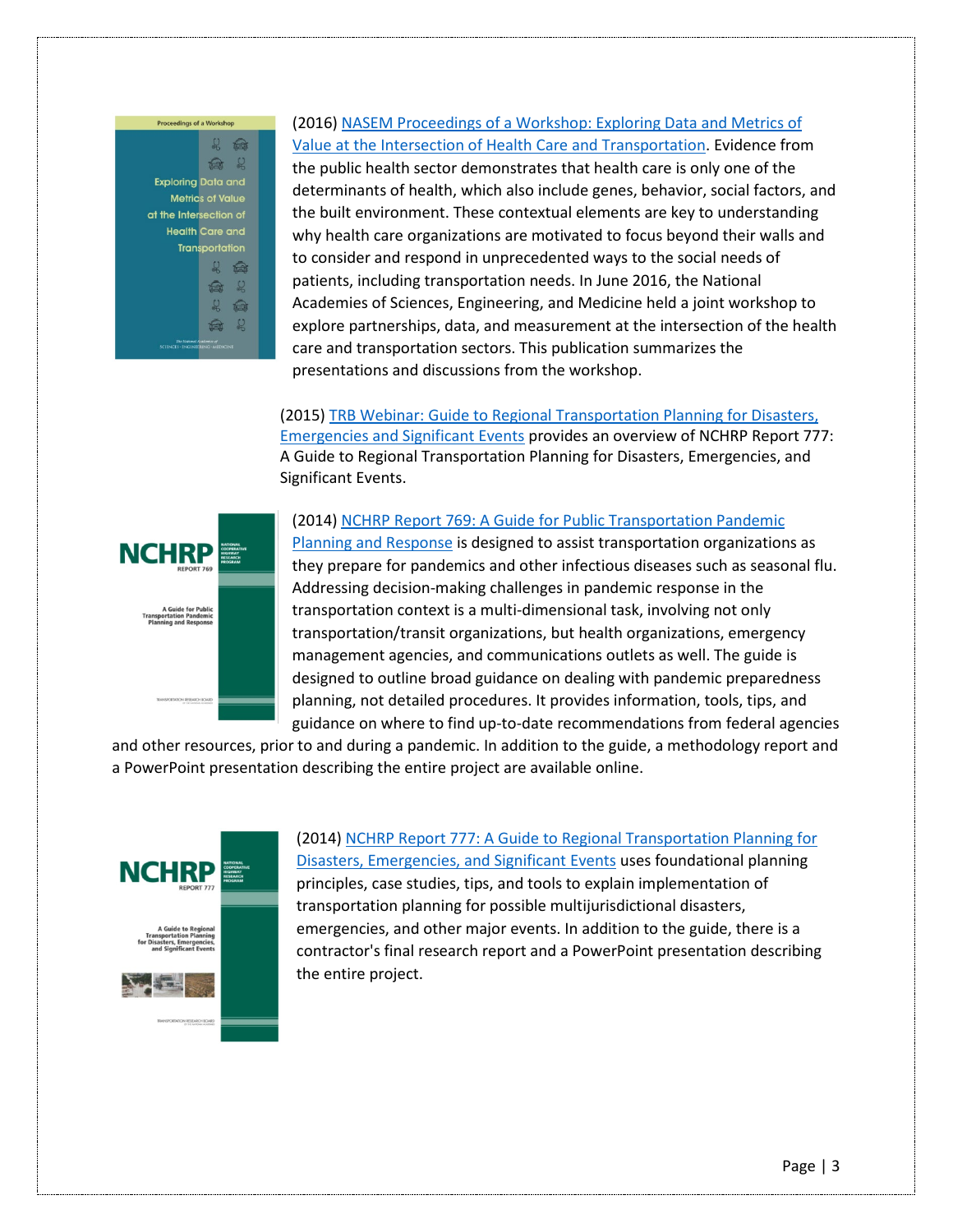#### Transportation Investments in Response to **Economic Downturns**

SPECIAL<br>REPORT<br>312



## (2014[\) TRB Special Report 312: Transportation Investments in Response to](https://www.nap.edu/catalog/18628/transportation-investments-in-response-to-economic-downturns)

[Economic Downturns](https://www.nap.edu/catalog/18628/transportation-investments-in-response-to-economic-downturns) provides guidance for federal and state officials on the best ways to use stimulus funds for transportation in the future and methods for evaluating such investments. The report examines lessons learned and impacts from the states' management of the transportation component of the American Recovery and Reinvestment Act of 2009, which provided \$48.1 billion for U.S. Department of Transportation programs.



(2012) [TCRP Synthesis 99: Uses of Social Media in Public Transportation](https://www.nap.edu/catalog/14666/uses-of-social-media-in-public-transportation)

explores the use of social media among transit agencies and documents successful practices in the United States and Canada. For the purposes of the report, social media are defined as a group of web-based applications that encourage users to interact with one another, such as blogs, Facebook, LinkedIn, Twitter, YouTube, Flickr, Foursquare, and MySpace.

(2011) [TCRP Report 150: Communication with Vulnerable Populations: A](https://www.nap.edu/catalog/22845/communication-with-vulnerable-populations-a-transportation-and-emergency-management-toolkit)  [Transportation and Emergency Management Toolkit](https://www.nap.edu/catalog/22845/communication-with-vulnerable-populations-a-transportation-and-emergency-management-toolkit) describes how to create a communication process to reach vulnerable populations regarding their transportation options in emergencies. The toolkit provides a guiding framework and tools for constructing a scalable, adaptable communication process built on a network of agencies from public, private, and nonprofit sectors. Together, these partners will form interconnected communication channels with the ability to carry out the function of emergency communication not necessarily possible by working alone.



(2010) [NCHRP Report 525: A Guide to Emergency Response Planning at State](https://www.nap.edu/catalog/14469/a-guide-to-emergency-response-planning-at-state-transportation-agencies)  [Transportation Agencies](https://www.nap.edu/catalog/14469/a-guide-to-emergency-response-planning-at-state-transportation-agencies) is designed to help executive management and emergency response planners at state transportation agencies as they and their local and regional counterparts assess their respective emergency response plans and identify areas needing improvement.